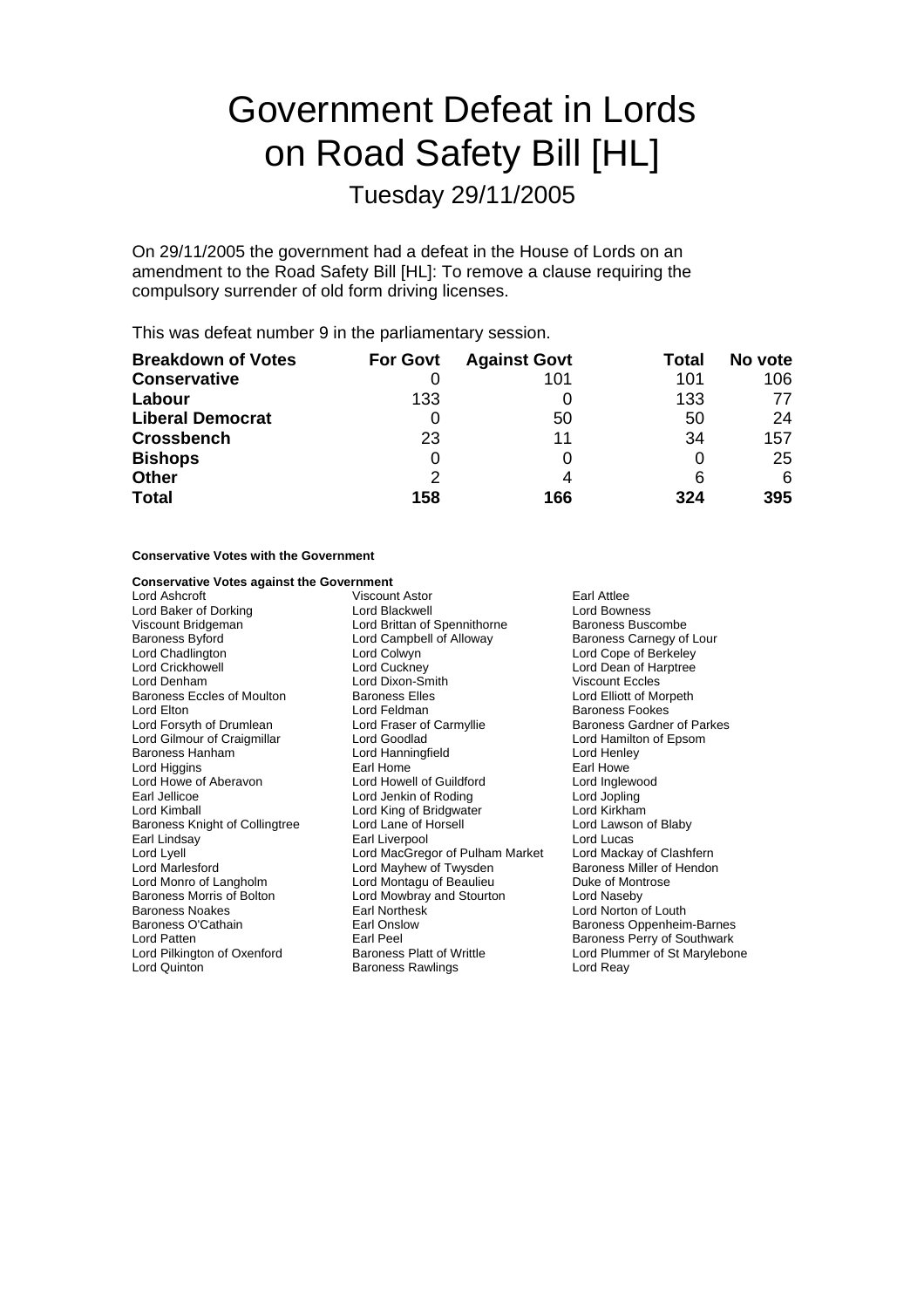Lord St John of Fawsley **Lord Steinberg**<br>
Lord Swinfen **Lord Steinberg**<br>
Baroness Thatcher Baroness Wilcox

**Labour Votes with the Government**

Lord Ashley of Stoke<br>Lord Bassam of Brighton Lord Campbell-Savours Lord Mackenzie of Framwellgate Lord Mason of Barnsl<br>Lord Maxton **Baroness McDonagh** Lord McIntosh of Haringey Lord Patel of Blackburn Lord Paul<br>
Lord Peston Cord Pendry Baroness Pitkeathley Baroness Rendell of Babergh Baroness Warwick of Undercliffe Lord Whitty Baroness Wilkins Lord Williams of Elvel Lord Woolmer of Leeds

Lord Roberts of Conwy Lord Rotherwick and Baroness Seccombe<br>
Earl Selborne **Baroness** Sharples Earl Selborne **Lord Selsdon**<br>
Lord Shaw of Northstead
Baroness Shephard of Northwold
Lord Skelmersdale **Example Shephard** of Northwold
Lord Skelmersdale Exaroness Shephard of Northwold Lord Skelmersdale<br>
Lord Strathclyde Lord Strathclyde Lord Swinfen **Example 2 Section** Baroness Thatcher **Baroness Thatcher Baroness Trumpington**<br>
Baroness Thatcher Baroness Thatcher Baroness That Baroness Trumpington<br>
Lord Tugendhat Lord Waddington<br>Lord Wolfson

Lord Adonis<br>
Lord Anderson of Swansea 
Lord Angel Baroness Andrews
Baroness Amos<br>
Lord Anderson of Swansea

Baroness Andrews

Lord Anderson of Sandwell Lord Anderson of Swansea Baroness Andrews Baroness Andrews Lord Archer of Stoke Lord Barnett<br>
Lord Ashlev of Stoke **Lord Bach** Lord Bach Lord Berkeley **Lord Bernstein of Craigweil**<br>
Lord Bilston **Craigweil**<br>
Lord Borrie Baroness Billingham **Lord Bilston Lord Bornie**<br>
Lord Brooke of Alverthorpe **Lord Brookman** Lord Bornison Lord Burlison Lord Brooke of Alverthorpe Lord Brookman Lord Burlison Lord Burlison Lord Burlison Lord Burlison Lord Burlison<br>Lord Campbell-Savours Lord Carter of Coles Lord Carter Lord Christopher **Lord Clark of Windermere** Lord Clarke of Hampstead<br>
Lord Clinton-Davis **Lord Corbett of Castle Vale** Baroness Crawley Lord Corbett of Castle Vale Baroness Crawley<br>Baroness David Baroness Coity Lord Cunningham of Felling Baroness David Lord Davies Lord Davies Lord Davies Caroless Dean of Thornton-le-Fylde Lord Desai Baroness Dean of Thornton-le-Fylde Lord Dixon **Lord Donoughue** Lord Donoughue Lord Drayson<br>
Lord Dubs **Lord Evans of Temple Guiting** Lord Evans of Parkside Lord Dubs<br>
Lord Evans of Thoroton Lord Evans of Temple Guiting Lord Evans of Parkside<br>
Lord Faulkner of Worcester Baroness Farrington of Ribbleton Lord Faulkner of Worcester **Baroness Farrington of Ribbleton Lord Faulkner of Worcester Cord Faulkner Cord Fourther** Lord Filkin Lord Foster of Bishop Auckland Lord Foulkes of Cumnock Lord Foulkes of Cumnock Cumnock Cord Found<br>Lord Fyfe of Fairfield Cumnock Baroness Gibson of Market Rasen Baroness Golding Lord Fyfe of Fairfield **Baroness Gibson of Market Rasen**<br>Lord Goldsmith **Baroness Colding Cording Cording Cording** Lord Gordon of Strathblane Baroness Gould of Potternewton<br>
Lord Gregson<br>
Lord Grocott Lord Gould of Brookwood Lord Gregson Lord Grocott Lord Harris of Haringey **Lord Harrison**<br>
Lord Haskel **Chilton Baroness Harman**<br>
Baroness Hening Baroness Harman Lord Haskel Consumer Baroness Hayman Baroness Hayman Baroness Henig<br>Baroness Hilton of Eggardon Lord Hogg of Cumbernauld Baroness Hollis of Heigham Baroness Hilton of Eggardon Lord Hogg of Cumbernauld Baroness Hollis Baroness Howells of St Davids Lord Hoyle Baroness Howells of St Davids Lord Hughes of Woodside Lord Hunt of Kings Heath Lord Irvine of Lairg<br>
Lord Judd Lord Irvine Lord King of West Bromwich Lord Kirkhill Lord Judd Lord King of West Bromwich Lord Kirkhill Lord Layard Layard Corol Lord Lea of Crondall Lord Lord Lipsey<br>
Lord Machanald of Tradeston Lord Mackenzie of Culkein Lord Macdonald of Tradeston Lord MacKenzie of Culkein<br>Lord Mason of Barnsley Baroness Massey of Darwen Baroness McDonagh Baroness McIntosh of Hudnall<br>
Lord McKenzie of Luton<br>
Lord Mitchell Lord Moonie **Baroness Morgan of Drefelin** Lord Morris of Aberavon<br>
Lord Morris of Manchester **Baroness Nicol** Baroness Nicol Lord O'Neill of Clackman Baroness Nicol **Morris of Manchester Baroness Nicol Lord O'Neill of Clackmannan**<br>
Lord Pendry Lord Peston **Exercise State Baroness Pitkeathley Lord Ponsonby of Shulbrede**<br>Baroness Prosser **Baroness Ramsay of Cartvale** Lord Randall of St Budeaux Baroness Ramsay of Cartvale Lord Randall<br>
Lord Richard Cord Budeaux Baroness Royall of Blaisdon **Lord Sainsbury of Turville** Lord Sawyer Lord Sheldon **Carlo Communist Communist Communist Communist Communist Communist Communist Communist Communist Communist Communist Communist Communist Communist Communist Communist Communist Communist Communist Communist Co** Lord Soley Lord Stone of Blackheath Lord Strabolgi Baroness Symons of Vernham Dean Lord Taylor of Lord Tomlinson Lord Temple-Morris Lord Tomlinson Lord Triesman Lord Tunnicliffe Baroness Turner of Camden Baroness Uddin Naroness University Cord Warner<br>Baroness Warwick of Undercliffe Lord Wedderburn of Charlton Baroness Whitaker

**Labour Votes against the Government**